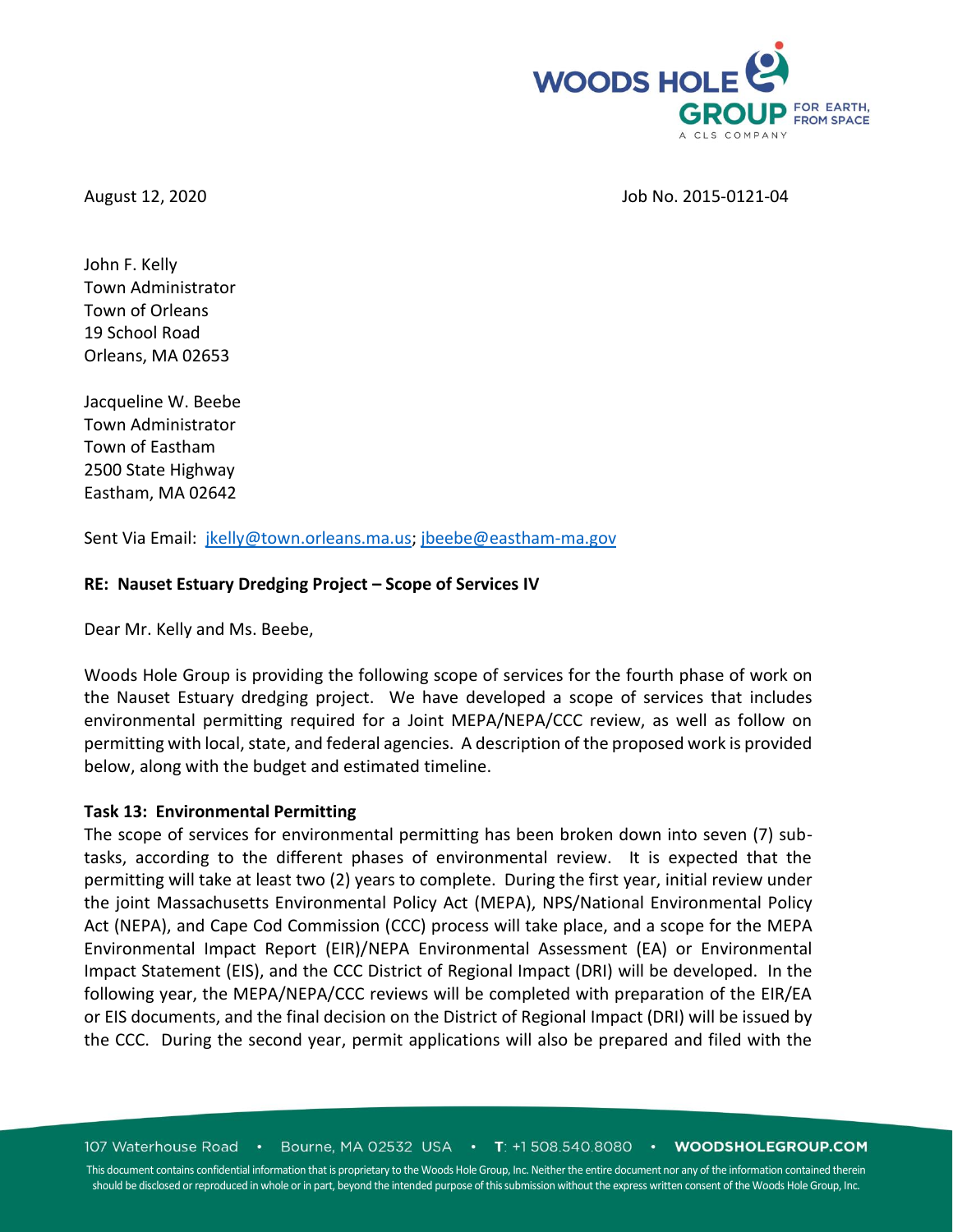

local Conservation Commissions, Department of Environmental Protection (DEP), MA Coastal Zone Management (CZM), and the US Army Corps of Engineers (USACE). Specific steps identified for each of the permitting phases are provided below.

# • **13.1 - Joint MEPA, NPS/NEPA, CCC Review (EENF, Public Scoping, Draft DRI)**

- Coordinate on release of the public notices and scheduling of public meetings
- Coordinate with NPS on public scoping documents
- Publish public notices in local papers, town web sites, NPS PEPC for two (2) public meetings
- Attend filing meeting with CCC
- Prepare and file Expanded Environmental Notification Form (EENF) and Draft DRI applications (includes all supporting documentation, description of existing environment, analysis of alternatives and associated impacts, mitigation measures, engineering plans, compliance with municipal land use and regional policy plans, etc.)
- Distribution of EENF and Draft DRI applications to all required agencies
- Identify and notify abutters within 300 ft radius of project as required by CCC
- Hold two (2) public meetings to satisfy requirements of MEPA, NPS, and CCC
- Maintain decision file for NEPA
- Assumes 48 hours to coordinate with MEPA/NPS/CCC and respond to comments

## • **13.2 - Final MEPA, NEPA Review (EIR, EA/EIS)**

The Secretary's Certificate issued at the end of Task 13.1 will provide the scope for the ensuing EIR. It is also assumed that at the conclusion of Task 13.1 the NPS will issue their decision on the required level of environmental review – EA or EIS. Without knowing what will be required in these scoping documents, there is no way to develop a detailed budget for Task 13.2. The strategy will be to prepare a comprehensive permit application in Task 13.1 that provides the agencies with all the information regarding alternatives considered and associated impacts, so that the scoping documents require minimal work to address outstanding questions in the EIR/EA or EIS document. To help the Towns with this unknown requirement, we have included a planning level estimate in the budget for completion of Task 13.2 Once the scoping documents have been released, it may be necessary to refine the budget estimate to address the requirements from the agencies.

#### • **13.3 - Formal CCC DRI Review**

Once the final Secretary's Certificate is issued on the EIR and the Finding of No Significant Impact (FONSI) or Record of Decision (ROD) is issued on the NPS/Federal side, the CCC can initiate final review of the DRI. While the CCC will be involved in reviewing the environmental documents during Tasks 13.1 and 13.2, they cannot formally act until the MEPA and NEPA processes are complete. Specific steps taken for the final CCC review include the following:

Prepare and file additional information/documents requested by CCC (if necessary)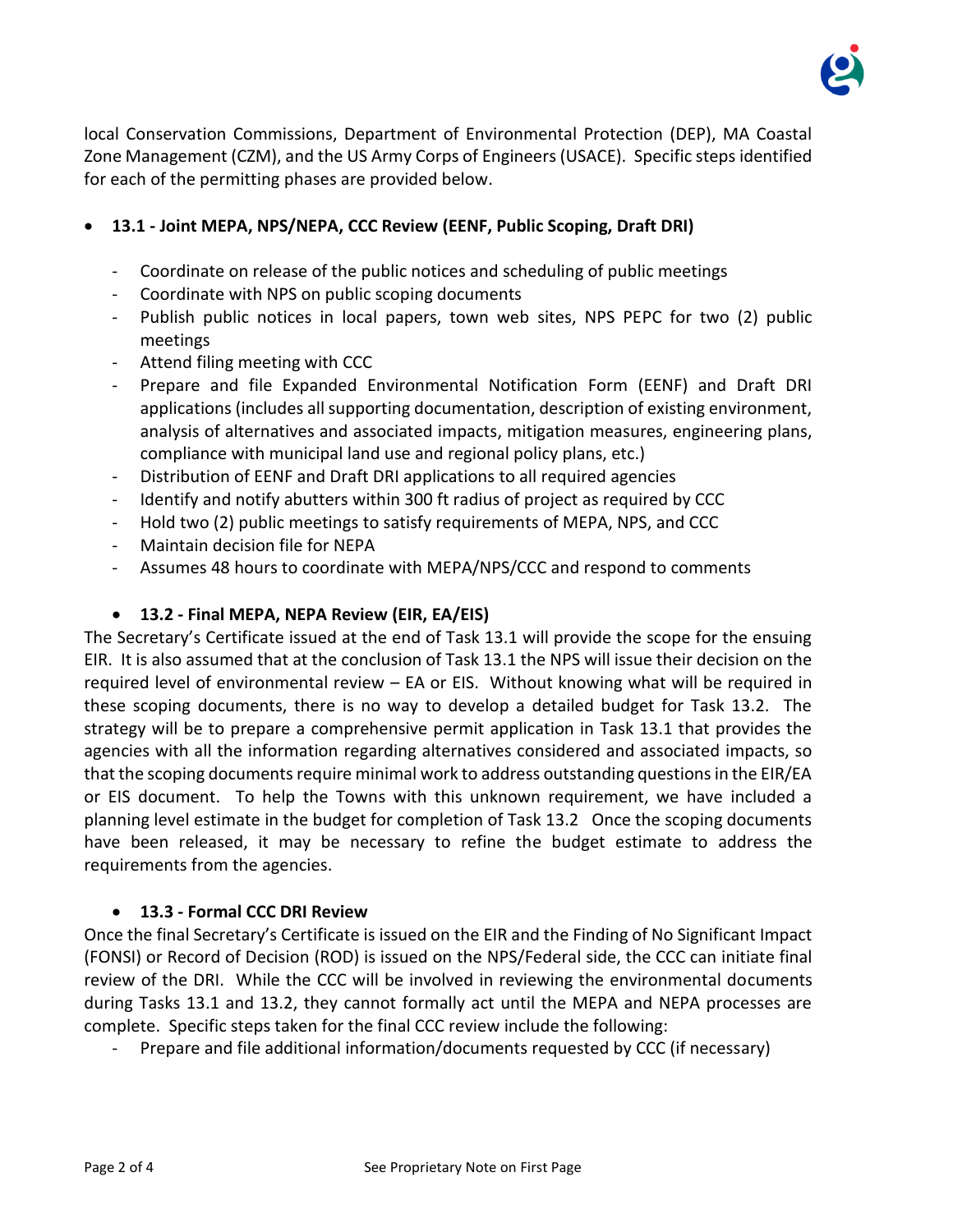

- Attend up to two (2) planning meetings with CCC staff
- Prepare and file Project Notification Form with the Massachusetts Historical Commission
- Send certification of filing DRI documents with local town agencies
- Notify abutters of CCC public meeting
- Attend public meeting
- Assumes 24 hours to coordinate with CCC during review and respond to comments
- **13.4 – Orleans and Eastham Conservation Commission Notices of Intents**
- Prepare and file Notice of Intent (NOI) application with Orleans Conservation Commission
- Prepare and file NOI application with Eastham Conservation Commission, including expenses for all copying and shipping
- Provide copy of filings and filing fee to NHESP
- Attend two (2) public hearings with Orleans Conservation Commission
- Attend two (2) public hearings with Eastham Conservation Commission
- Record two (2) Order of Conditions at Registry of Deeds
- Assumes 32 hours to coordinate with Conservation Commissions and respond to comments
- **13.5 – DEP Combined Water Quality Certification and Chapter 91 Permit**
- Prepare and file Combined Water Quality Certification (WQC) and Chapter 91 (Ch91) Permit application with DEP, including expenses for all copying and shipping
- Reformat engineering plans per Chapter 91 requirements
- Joint WOC/Ch91 advertisement
- Ch91 Public Notice distribution
- Assumes 32 hours to coordinate with DEP during review and respond to comments
- **13.6 – MA Coastal Zone Management Federal Consistency**
- Prepare and file Request for Federally Consistency Review with CZM
- Advertise federal consistency review notice
- Assumes 16 hours to coordinate with CZM during review and respond to comments
- **13.7 – US Army Corps of Engineers Individual Permit**
- Prepare and file Individual Permit application with USACE
- Prepare and file Historic Property Notification Form with MA Historical Commission, Board of Underwater Archaeological Resources, and Tribal Historic Preservation Officers
- Assumes 32 hours to coordinate with USACE during review and respond to comments